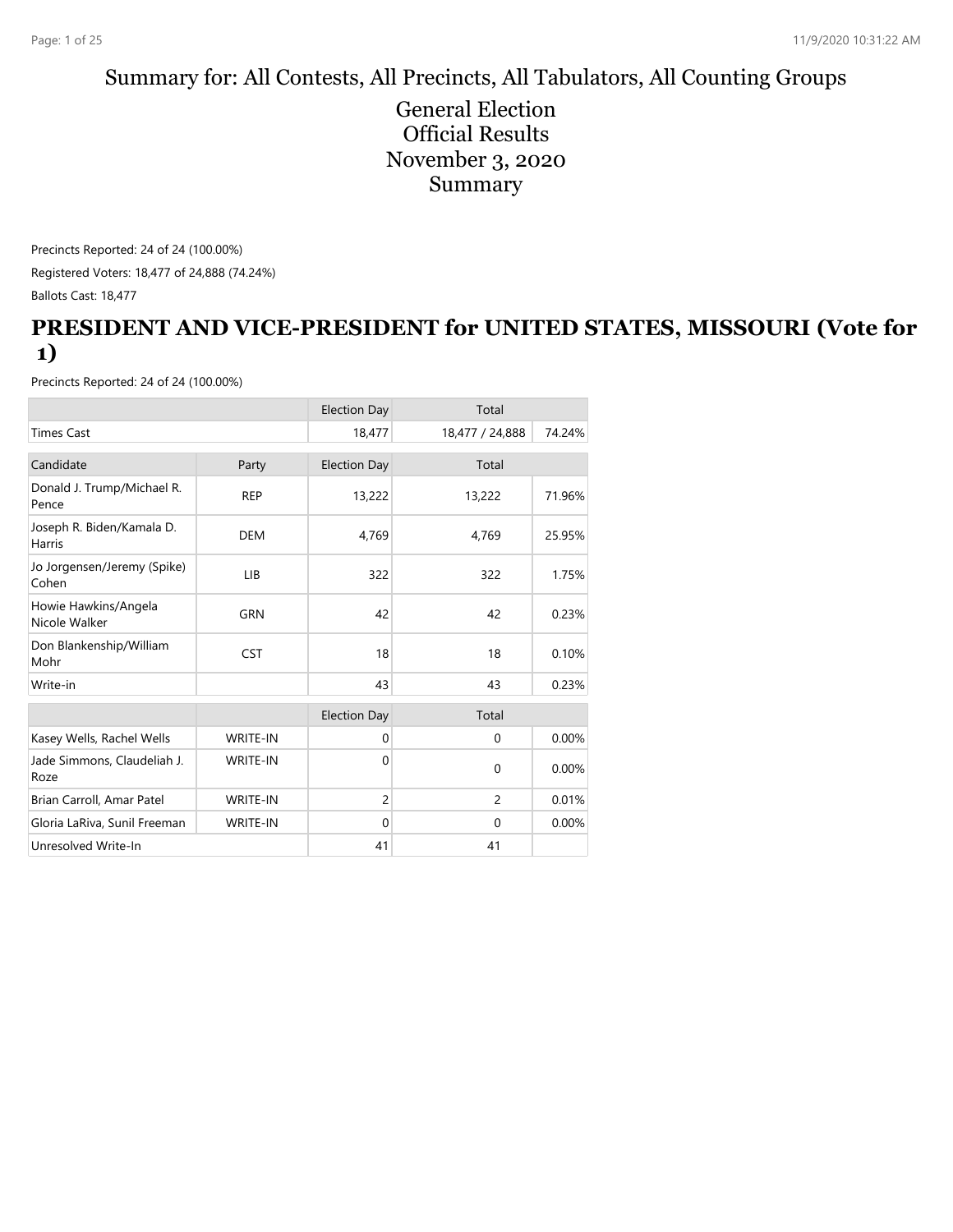# **GOVERNOR for MISSOURI, MISSOURI (Vote for 1)**

|                     |                 | <b>Election Day</b> | Total           |        |
|---------------------|-----------------|---------------------|-----------------|--------|
| <b>Times Cast</b>   |                 | 18,476              | 18,476 / 24,888 | 74.24% |
| Candidate           | Party           | <b>Election Day</b> | Total           |        |
| Mike Parson         | <b>REP</b>      | 12,892              | 12,892          | 70.52% |
| Nicole Galloway     | <b>DEM</b>      | 4,920               | 4,920           | 26.91% |
| <b>Rik Combs</b>    | LIB             | 364                 | 364             | 1.99%  |
| Jerome Howard Bauer | GRN             | 105                 | 105             | 0.57%  |
| Write-in            |                 | 11                  | 11              | 0.06%  |
|                     |                 | <b>Election Day</b> | Total           |        |
| Arnie C. AC Dienoff | <b>WRITE-IN</b> | $\Omega$            | $\Omega$        | 0.00%  |
| Theo (Ted) Brown Sr | <b>WRITE-IN</b> | $\Omega$            | $\Omega$        | 0.00%  |
| Martin Lindstedt    | <b>WRITE-IN</b> | $\Omega$            | $\Omega$        | 0.00%  |
| Unresolved Write-In |                 | 11                  | 11              |        |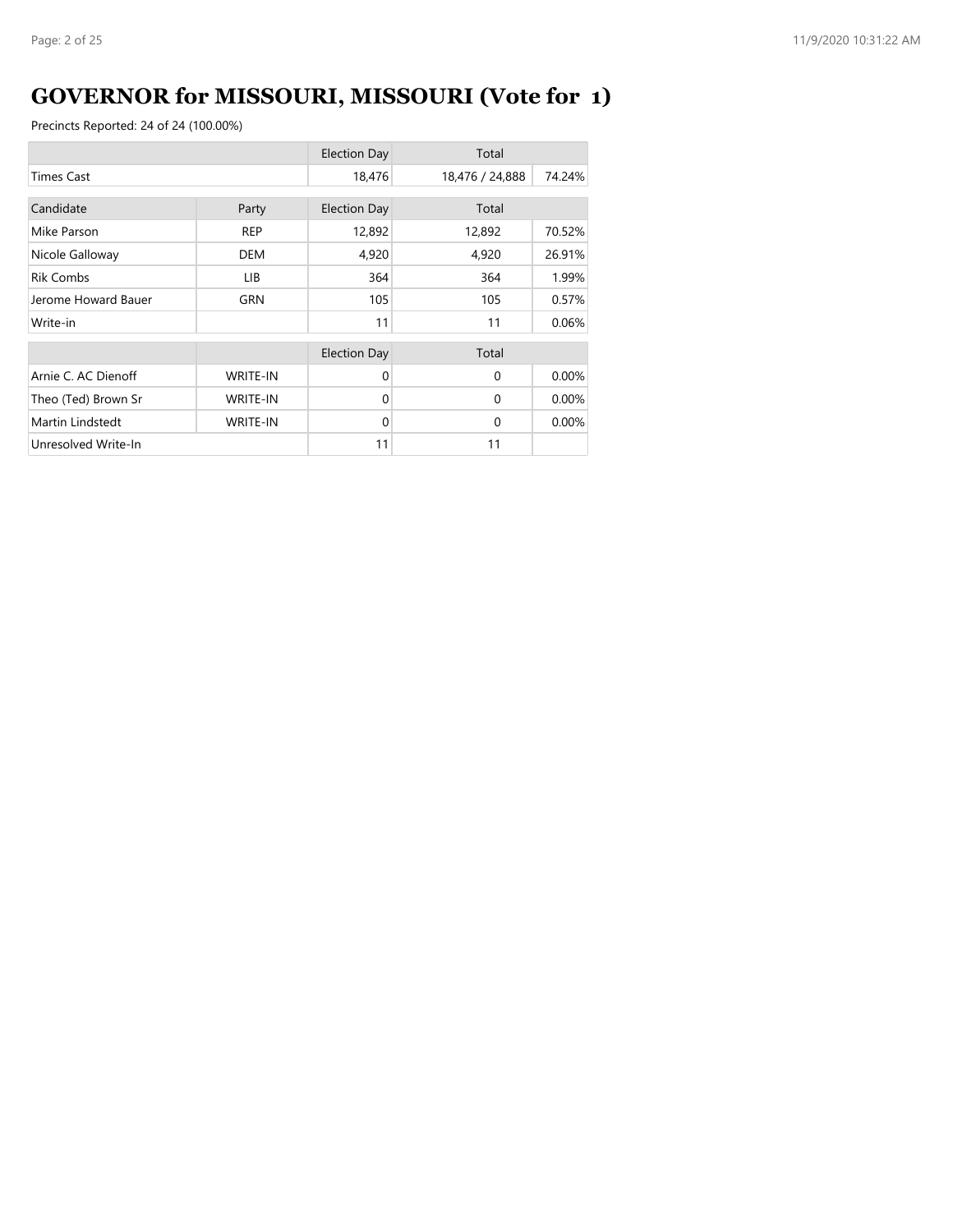# **LIEUTENANT GOVERNOR for MISSOURI, MISSOURI (Vote for 1)**

|                     |                 | <b>Election Day</b> | Total           |        |
|---------------------|-----------------|---------------------|-----------------|--------|
| <b>Times Cast</b>   |                 | 18,476              | 18,476 / 24,888 | 74.24% |
| Candidate           |                 |                     | Total           |        |
|                     | Party           | <b>Election Day</b> |                 |        |
| Mike Kehoe          | <b>REP</b>      | 12,962              | 12,962          | 72.18% |
| Alissia Canady      | <b>DEM</b>      | 4,492               | 4,492           | 25.01% |
| <b>Bill Slantz</b>  | LIB             | 367                 | 367             | 2.04%  |
| Kelley Dragoo       | <b>GRN</b>      | 138                 | 138             | 0.77%  |
| Write-in            |                 | 11                  | 11              | 0.06%  |
|                     |                 | <b>Election Day</b> | Total           |        |
| Jeremy Gundel       | <b>WRITE-IN</b> | $\Omega$            | $\Omega$        | 0.00%  |
| Unresolved Write-In |                 | 11                  | 11              |        |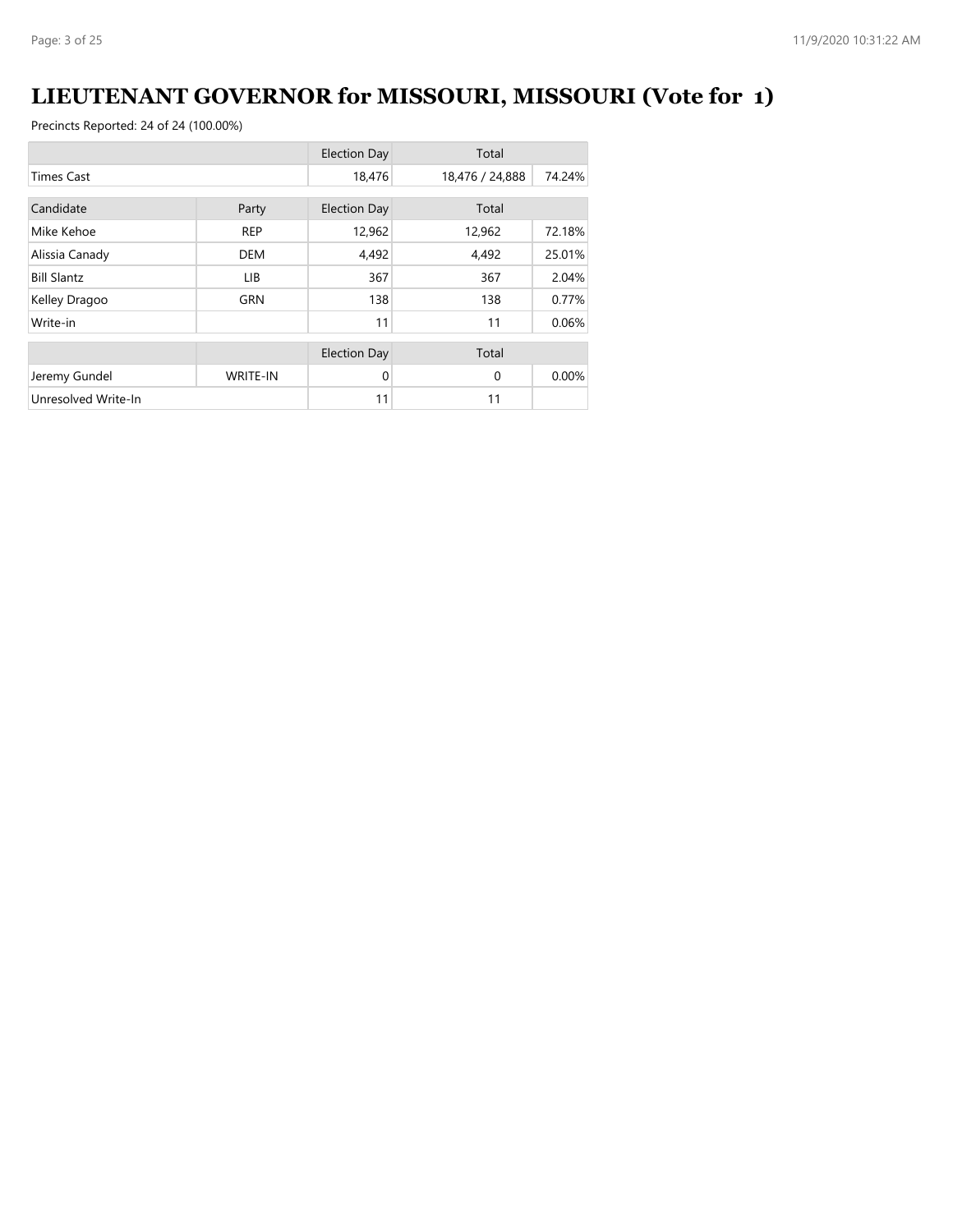## **SECRETARY OF STATE for MISSOURI, MISSOURI (Vote for 1)**

|                        |            | <b>Election Day</b> | Total           |        |
|------------------------|------------|---------------------|-----------------|--------|
| <b>Times Cast</b>      |            | 18,476              | 18,476 / 24,888 | 74.24% |
| Candidate              | Party      | <b>Election Day</b> | Total           |        |
| John R. (Jay) Ashcroft | <b>REP</b> | 13,281              | 13,281          | 73.69% |
| Yinka Faleti           | <b>DEM</b> | 4,107               | 4,107           | 22.79% |
| Carl Herman Freese     | LIB.       | 450                 | 450             | 2.50%  |
| Paul Lehmann           | <b>GRN</b> | 137                 | 137             | 0.76%  |
| Paul Venable           | <b>CST</b> | 49                  | 49              | 0.27%  |
| Write-in               |            | 10                  | 10              | 0.06%  |
|                        |            |                     |                 |        |
|                        |            | <b>Election Day</b> | Total           |        |
| Unresolved Write-In    |            | 10                  | 10              |        |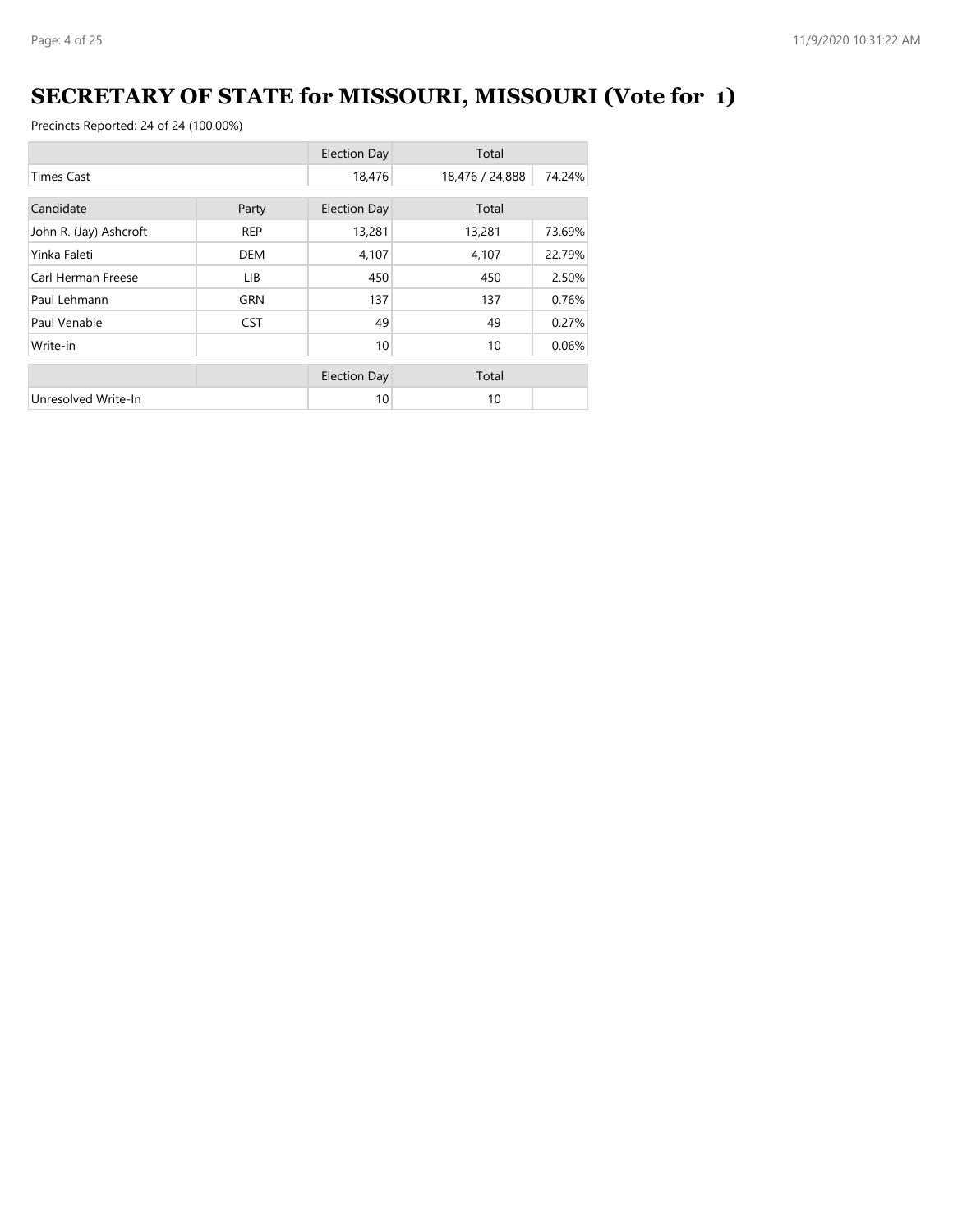# **STATE TREASURER for MISSOURI, MISSOURI (Vote for 1)**

|                        |            | <b>Election Day</b> | Total           |        |
|------------------------|------------|---------------------|-----------------|--------|
| <b>Times Cast</b>      |            | 18,476              | 18,476 / 24,888 | 74.24% |
| Candidate<br>Party     |            | <b>Election Day</b> | Total           |        |
| Scott Fitzpatrick      | <b>REP</b> | 12,935              | 12,935          | 72.44% |
| Vicki Lorenz Englund   | DEM        | 4,358               | 4,358           | 24.41% |
| Nicholas (Nick) Kasoff | LIB.       | 460                 | 460             | 2.58%  |
| Joseph Civettini       | <b>GRN</b> | 103                 | 103             | 0.58%  |
| Write-in               |            | $\overline{4}$      | $\overline{4}$  | 0.02%  |
|                        |            | <b>Election Day</b> | Total           |        |
| Unresolved Write-In    |            | 4                   | $\overline{4}$  |        |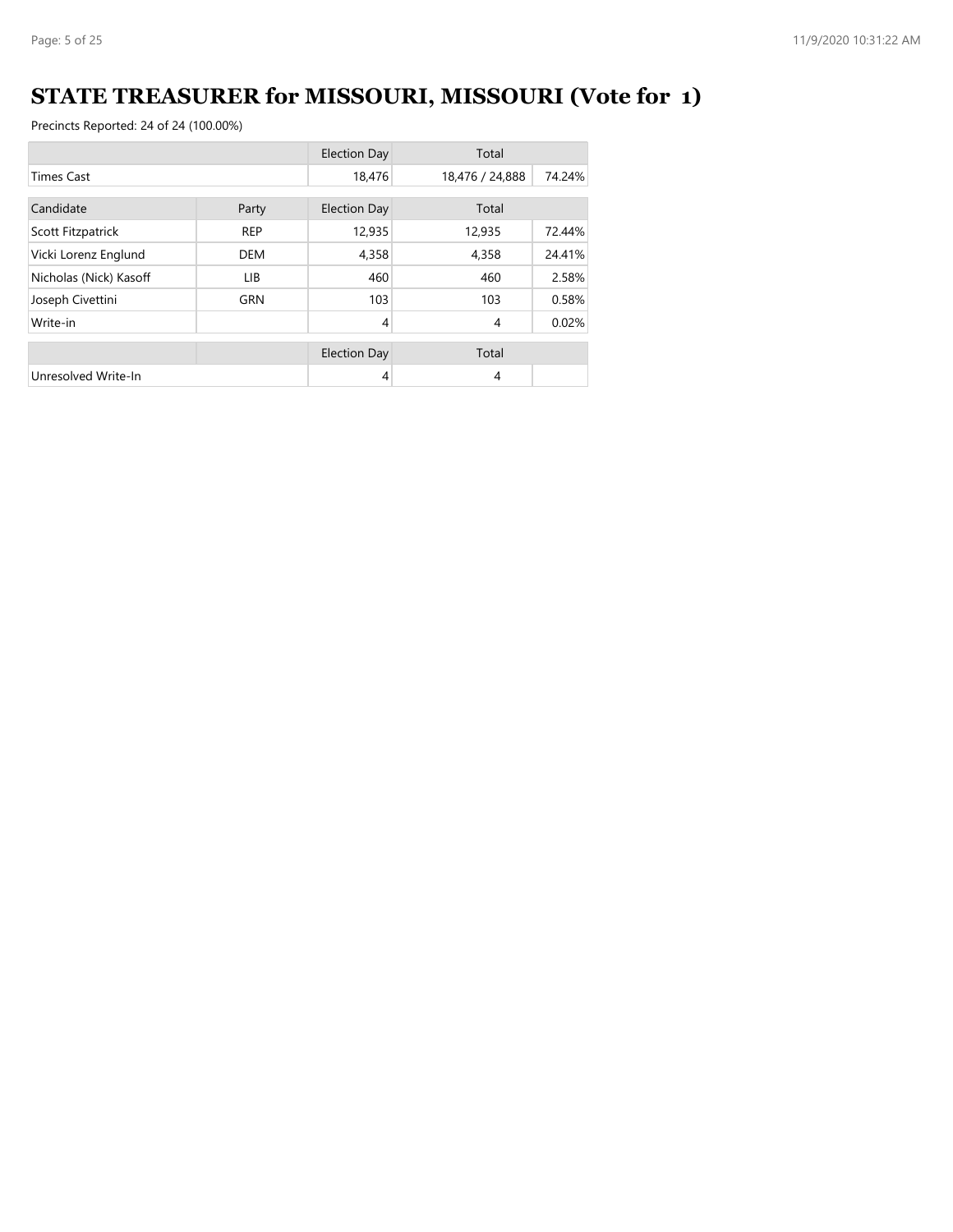## **ATTORNEY GENERAL for MISSOURI, MISSOURI (Vote for 1)**

|                      |            | <b>Election Day</b> | Total           |        |
|----------------------|------------|---------------------|-----------------|--------|
| <b>Times Cast</b>    |            | 18,476              | 18,476 / 24,888 | 74.24% |
| Candidate<br>Party   |            | <b>Election Day</b> | Total           |        |
| Eric Schmitt         | <b>REP</b> | 13,094              | 13,094          | 73.11% |
| <b>Rich Finneran</b> | <b>DEM</b> | 4,346               | 4,346           | 24.27% |
| Kevin C Babcock      | <b>LIB</b> | 469                 | 469             | 2.62%  |
| Write-in             |            | 9                   | 9               | 0.05%  |
|                      |            | <b>Election Day</b> | Total           |        |
| Unresolved Write-In  |            | 9                   | 9               |        |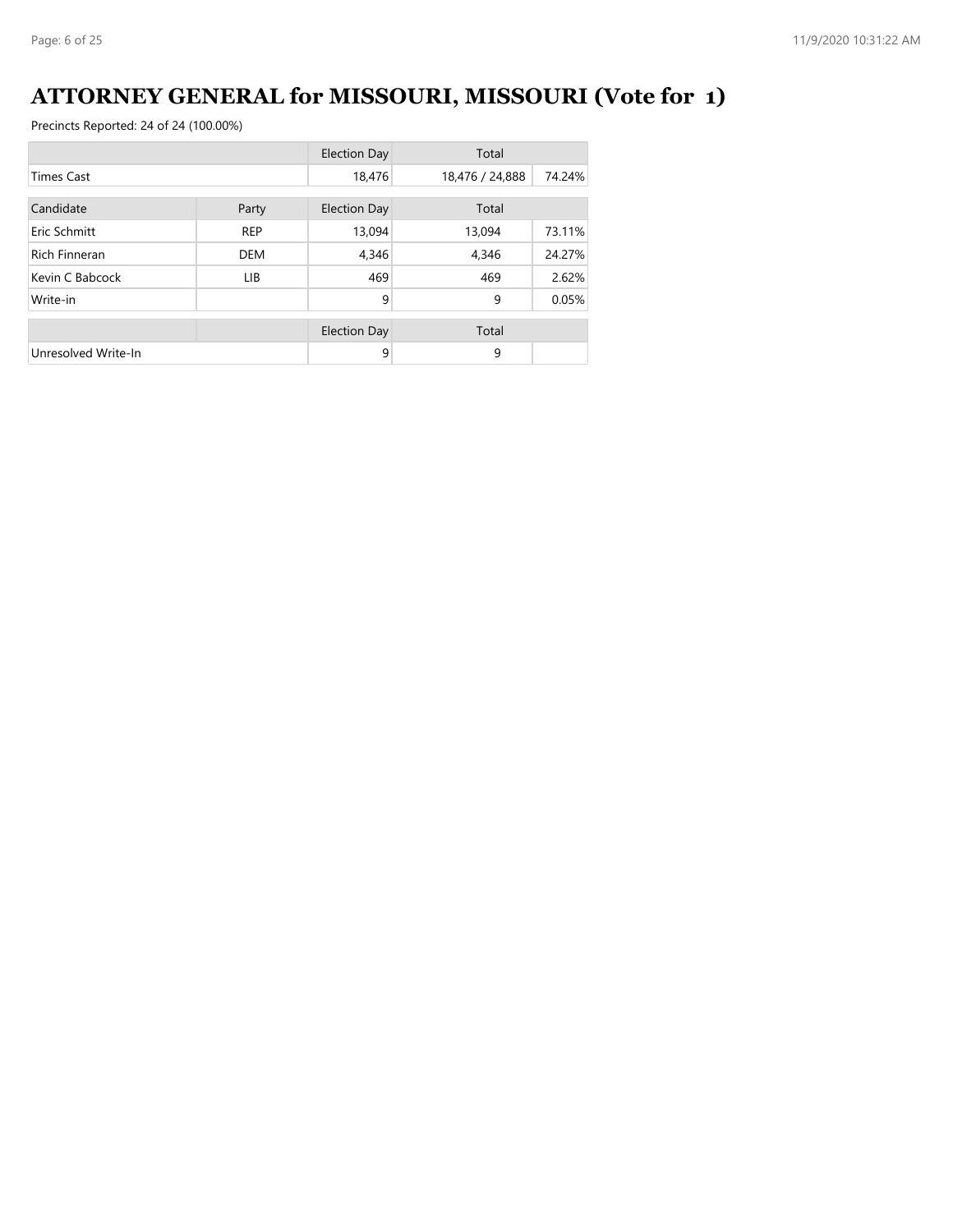### **UNITED STATES REPRESENTATIVE IN CONGRESS for 3RD DISTRICT, MISSOURI (Vote for 1)**

|                           |                 | <b>Election Day</b> | Total           |        |
|---------------------------|-----------------|---------------------|-----------------|--------|
| <b>Times Cast</b>         |                 | 18,476              | 18,476 / 24,888 | 74.24% |
| Candidate                 |                 |                     | Total           |        |
|                           | Party           | <b>Election Day</b> |                 |        |
| <b>Blaine Luetkemeyer</b> | <b>REP</b>      | 13,283              | 13,283          | 73.98% |
| Megan Rezabek             | <b>DEM</b>      | 4,286               | 4,286           | 23.87% |
| Leonard J Steinman II     | LIB.            | 381                 | 381             | 2.12%  |
| Write-in                  |                 | 16                  | 16              | 0.09%  |
|                           |                 |                     |                 |        |
|                           |                 | <b>Election Day</b> | Total           |        |
| Thomas (Tom) Clapp        | <b>WRITE-IN</b> | 4                   | 4               | 0.02%  |
| Unresolved Write-In       |                 | 12                  | 12              |        |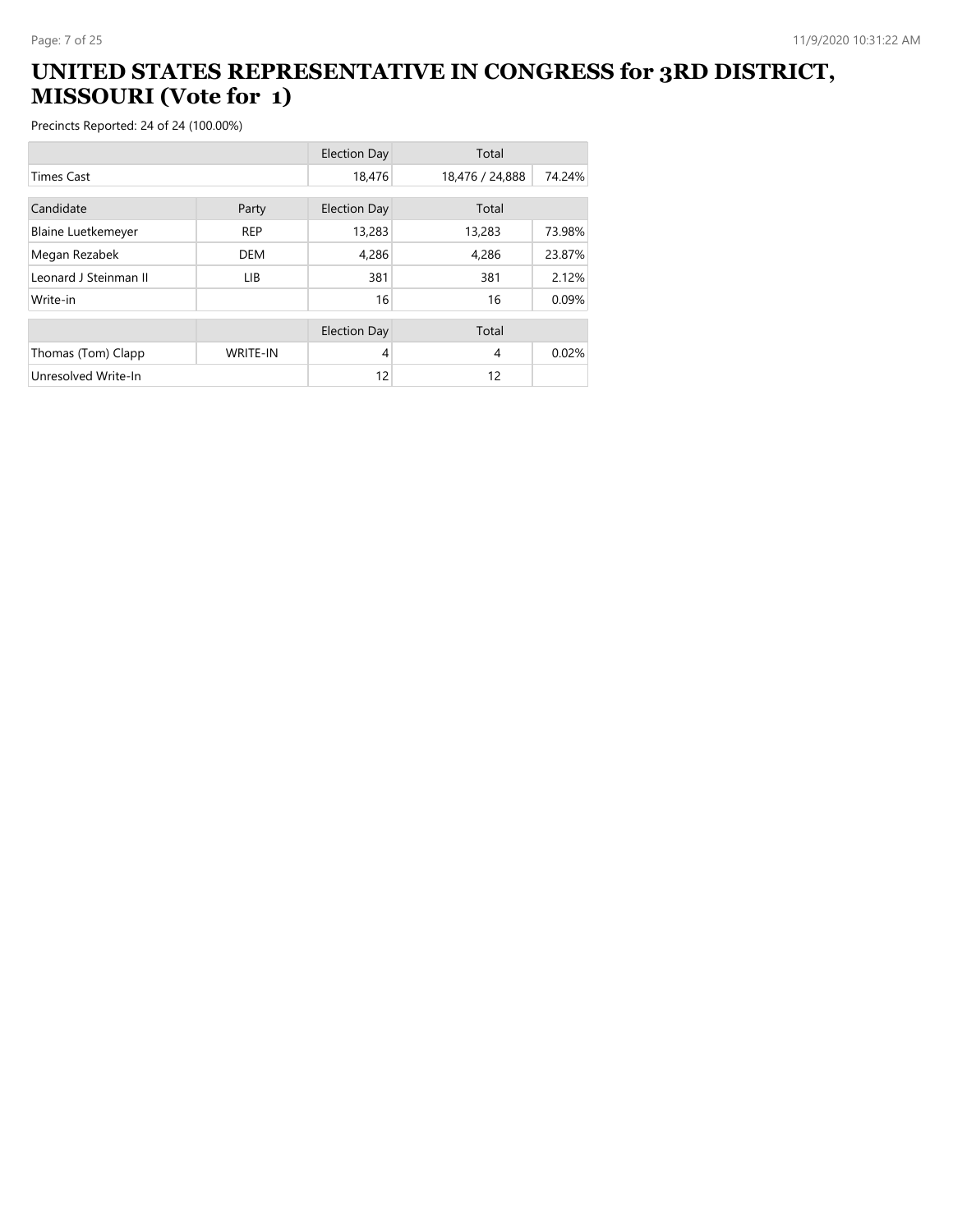## **STATE REPRESENTATIVE for 42ND DISTRICT, MISSOURI (Vote for 1)**

|                     |            | <b>Election Day</b> | Total           |         |
|---------------------|------------|---------------------|-----------------|---------|
| <b>Times Cast</b>   |            | 12,815              | 12,815 / 17,370 | 73.78%  |
| Candidate           | Party      | <b>Election Day</b> | Total           |         |
|                     |            |                     |                 |         |
| Jeff Porter         | <b>REP</b> | 10,961              | 10,961          | 100.00% |
| Write-in            |            | 168                 | 168             | 1.53%   |
|                     |            |                     |                 |         |
|                     |            | <b>Election Day</b> | Total           |         |
| Unresolved Write-In |            | 168                 | 168             |         |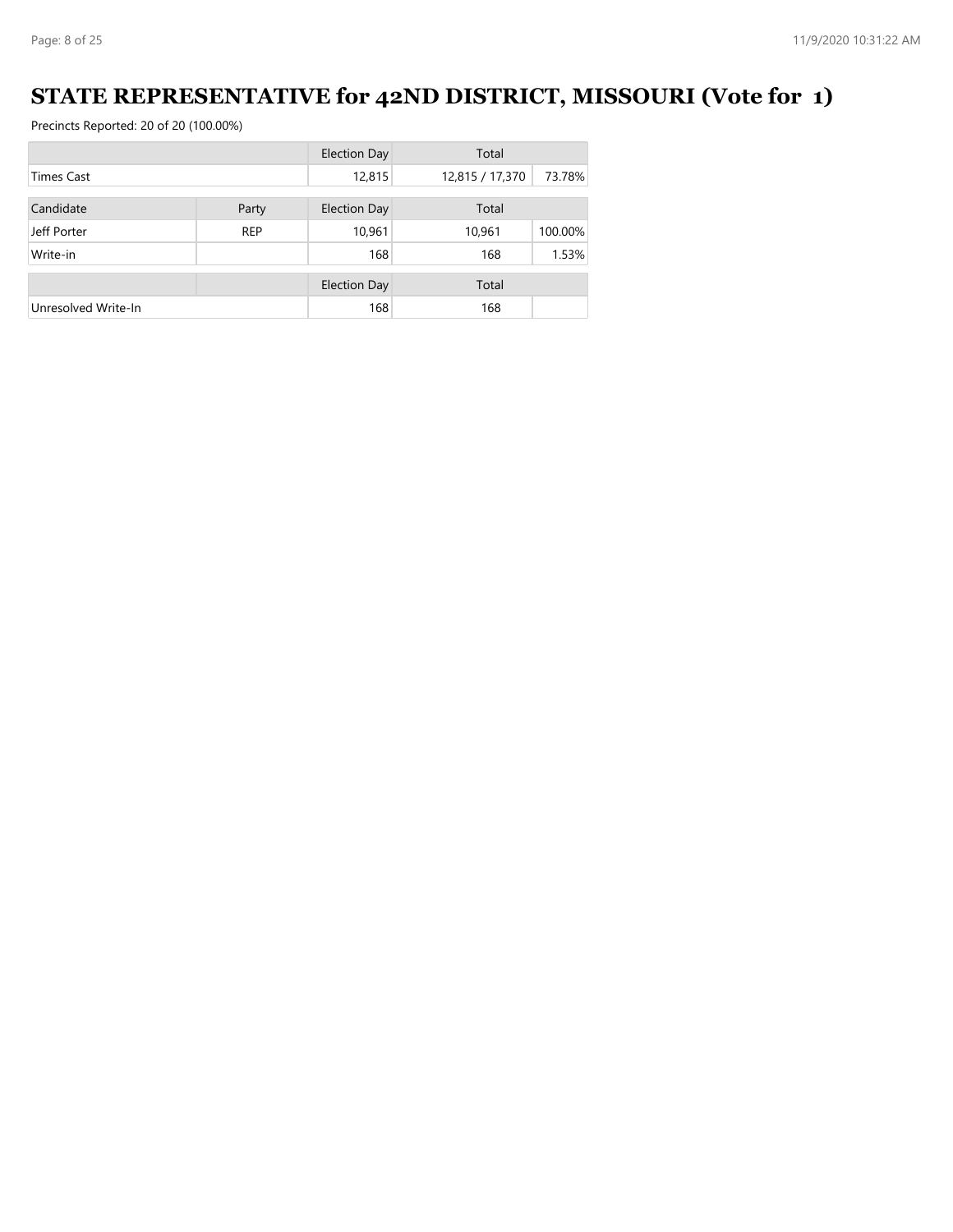## **STATE REPRESENTATIVE for 63RD DISTRICT, MISSOURI (Vote for 1)**

|                       |            | <b>Election Day</b> | Total         |         |
|-----------------------|------------|---------------------|---------------|---------|
| <b>Times Cast</b>     |            | 5,658               | 5,658 / 7,518 | 75.26%  |
| Candidate             | Party      | <b>Election Day</b> | Total         |         |
|                       |            |                     |               |         |
| <b>Richard W West</b> | <b>REP</b> | 4,701               | 4,701         | 100.00% |
| Write-in              |            | 120                 | 120           | 2.55%   |
|                       |            |                     |               |         |
|                       |            | <b>Election Day</b> | Total         |         |
| Unresolved Write-In   |            | 120                 | 120           |         |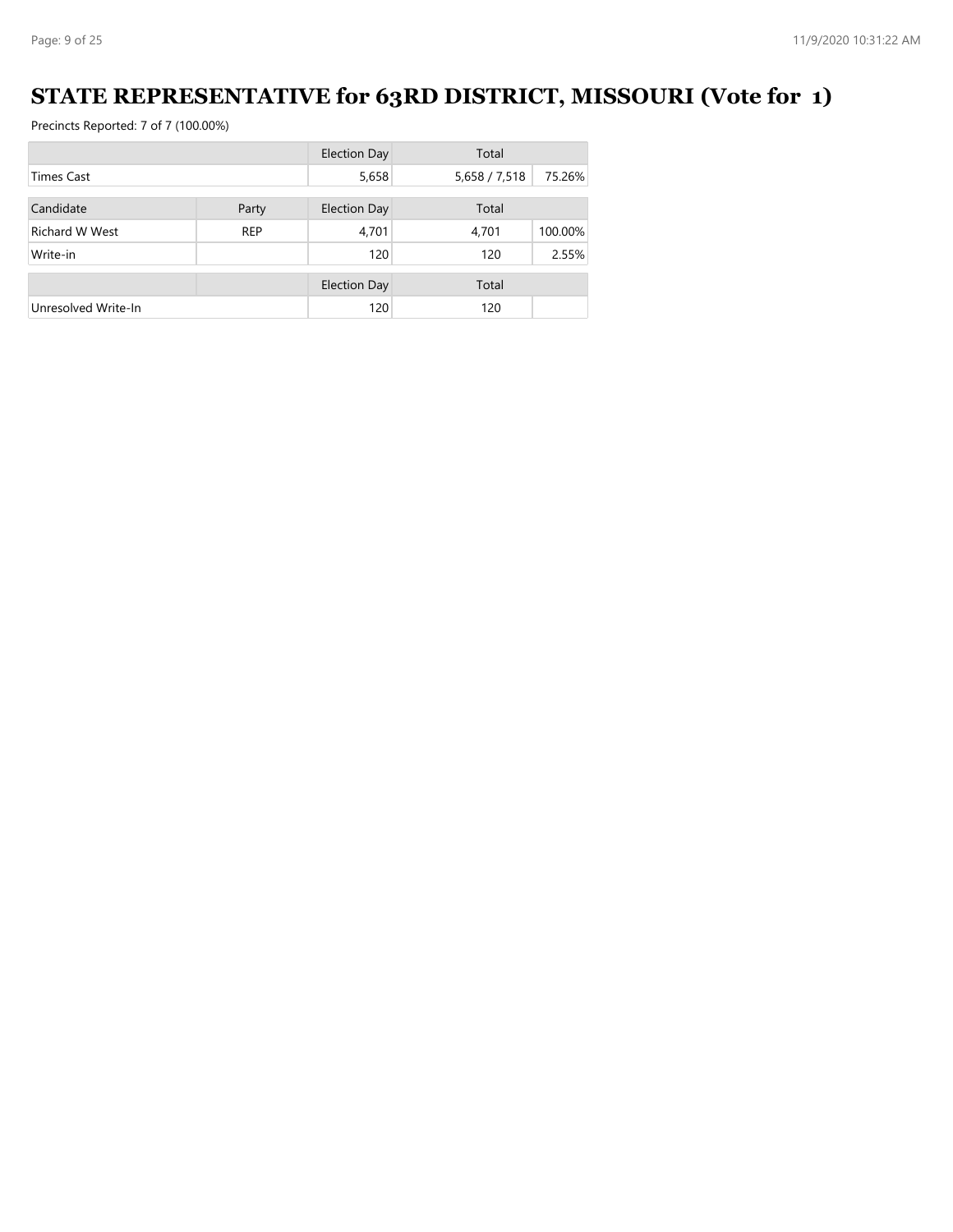# **COUNTY COMMISSIONER for NORTHERN DISTRICT, MISSOURI (Vote for 1)**

Precincts Reported: 10 of 10 (100.00%)

|                     |            | <b>Election Day</b> | Total          |         |
|---------------------|------------|---------------------|----------------|---------|
| <b>Times Cast</b>   |            | 9,494               | 9,494 / 13,152 | 72.19%  |
| Candidate           |            |                     | Total          |         |
|                     | Party      | <b>Election Day</b> |                |         |
| Matthew E. Flake    | <b>REP</b> | 8,069               | 8,069          | 100.00% |
| Write-in            |            | 164                 | 164            | 2.03%   |
|                     |            | <b>Election Day</b> | Total          |         |
|                     |            |                     |                |         |
| Unresolved Write-In |            | 164                 | 164            |         |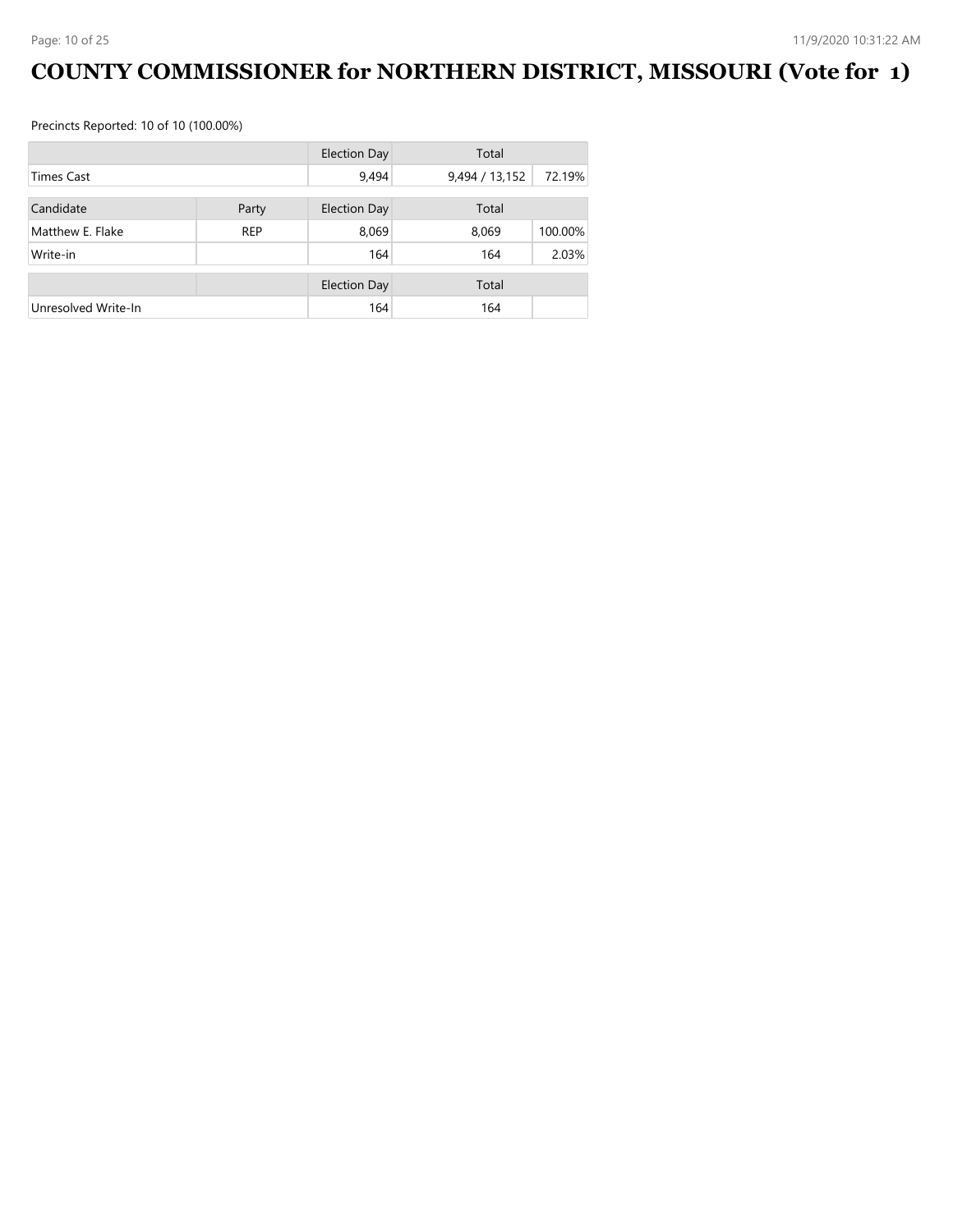## **COUNTY COMMISSIONER for SOUTHERN DISTRICT, MISSOURI (Vote for 1)**

|                     |            | <b>Election Day</b> | Total          |         |
|---------------------|------------|---------------------|----------------|---------|
| <b>Times Cast</b>   |            | 8,979               | 8,979 / 11,736 | 76.51%  |
| Candidate           |            | <b>Election Day</b> | Total          |         |
|                     | Party      |                     |                |         |
| Tom Meyer           | <b>REP</b> | 7,631               | 7,631          | 100.00% |
| Write-in            |            | 100                 | 100            | 1.31%   |
|                     |            |                     |                |         |
|                     |            | <b>Election Day</b> | Total          |         |
| Unresolved Write-In |            | 100                 | 100            |         |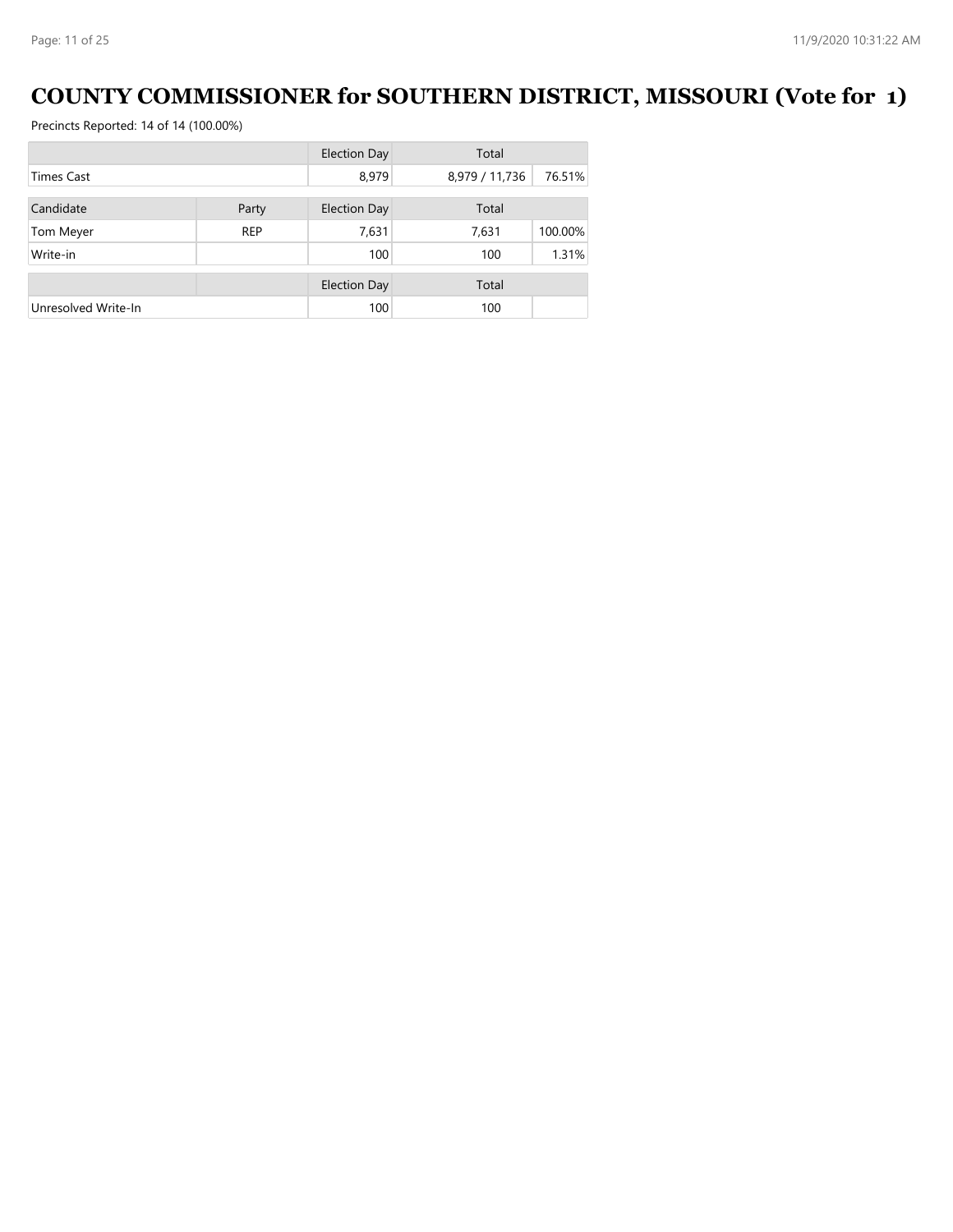# **SHERIFF for WARREN COUNTY, MISSOURI (Vote for 1)**

|                     |            | <b>Election Day</b> | Total           |         |
|---------------------|------------|---------------------|-----------------|---------|
| <b>Times Cast</b>   |            | 18,473              | 18,473 / 24,888 | 74.22%  |
| Candidate           | Party      | <b>Election Day</b> | Total           |         |
| Kevin Harrison      | <b>REP</b> | 15,909              | 15,909          | 100.00% |
| Write-in            |            | 254                 | 254             | 1.60%   |
|                     |            | <b>Election Day</b> | Total           |         |
| Unresolved Write-In |            | 254                 | 254             |         |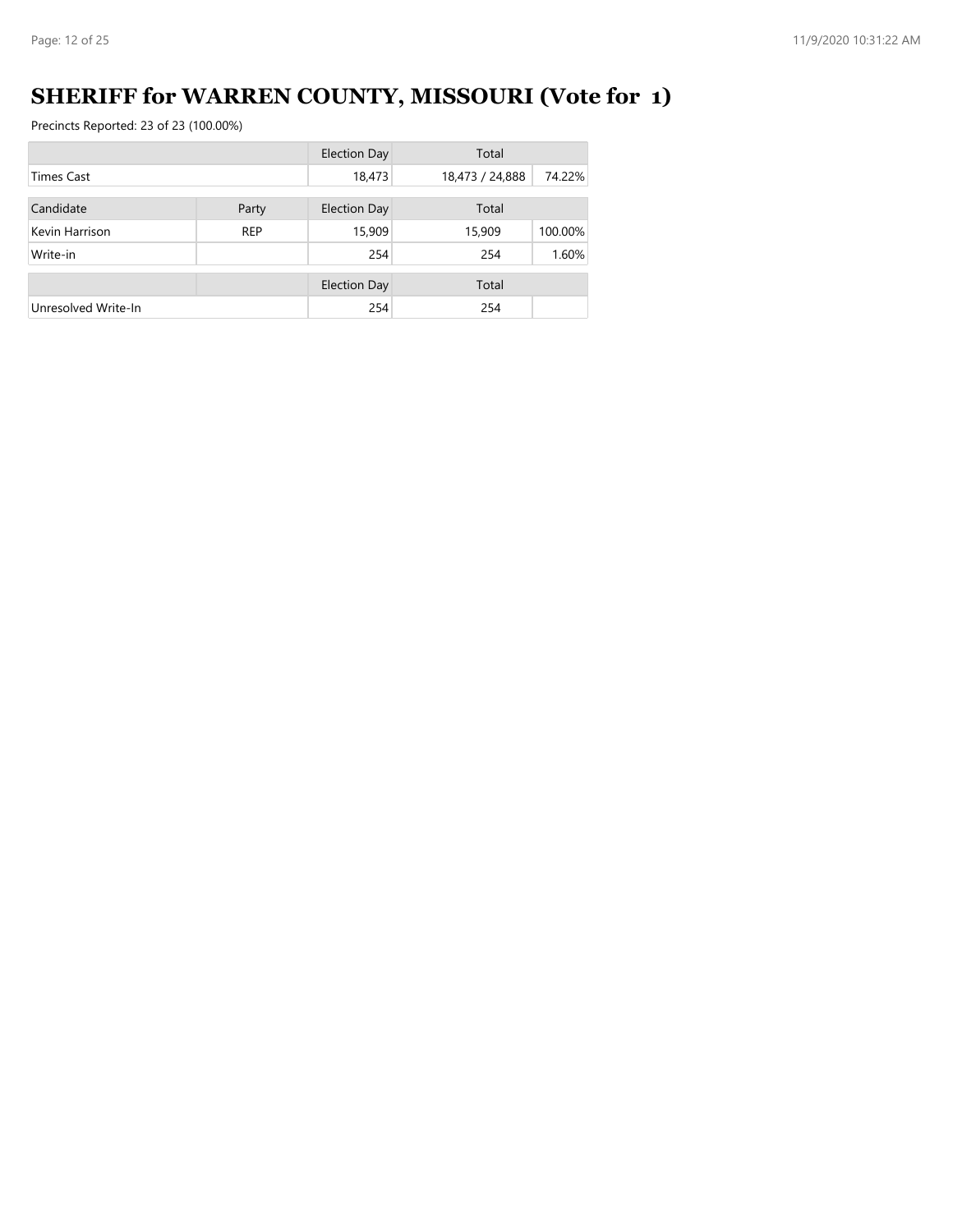# **ASSESSOR for WARREN COUNTY, MISSOURI (Vote for 1)**

|                          |            | Election Day | Total           |         |
|--------------------------|------------|--------------|-----------------|---------|
| Times Cast               |            | 18,473       | 18,473 / 24,888 | 74.22%  |
| Candidate                | Party      | Election Day | Total           |         |
| Kathryn L. (Katie) Smith | <b>REP</b> | 15,839       | 15,839          | 100.00% |
| Write-in                 |            | 221          | 221             | 1.40%   |
|                          |            |              |                 |         |
|                          |            | Election Day | Total           |         |
| Unresolved Write-In      |            | 221          | 221             |         |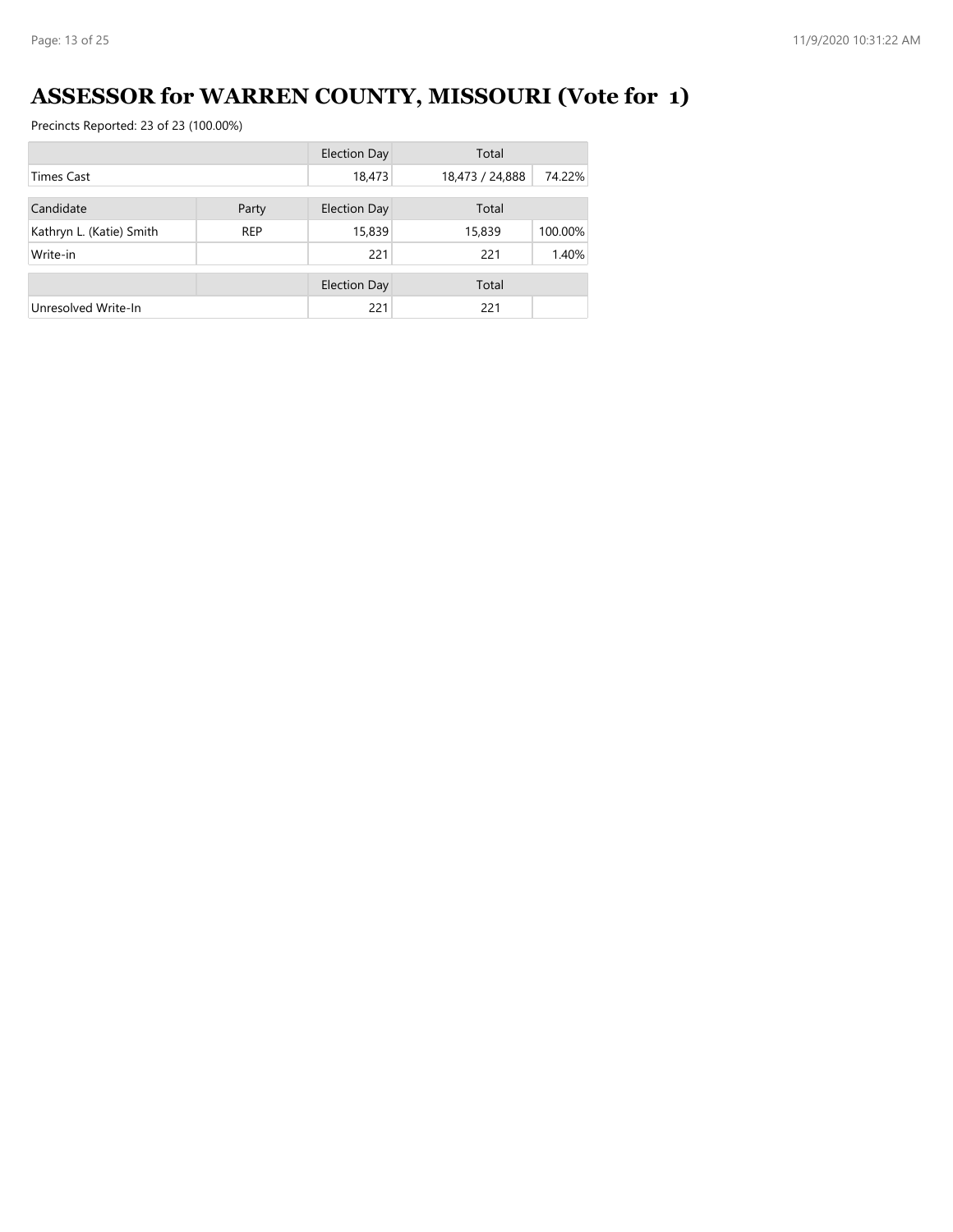## **PUBLIC ADMINISTRATOR for WARREN COUNTY, MISSOURI (Vote for 1)**

|                         |            | Election Day        | Total           |         |
|-------------------------|------------|---------------------|-----------------|---------|
| Times Cast              |            | 18,473              | 18,473 / 24,888 | 74.22%  |
| Candidate               | Party      | Election Day        | Total           |         |
|                         |            |                     |                 |         |
| Melissa (Missy) Dempsey | <b>REP</b> | 15,698              | 15,698          | 100.00% |
| Write-in                |            | 232                 | 232             | 1.48%   |
|                         |            | <b>Election Day</b> | Total           |         |
|                         |            |                     |                 |         |
| Unresolved Write-In     |            | 232                 | 232             |         |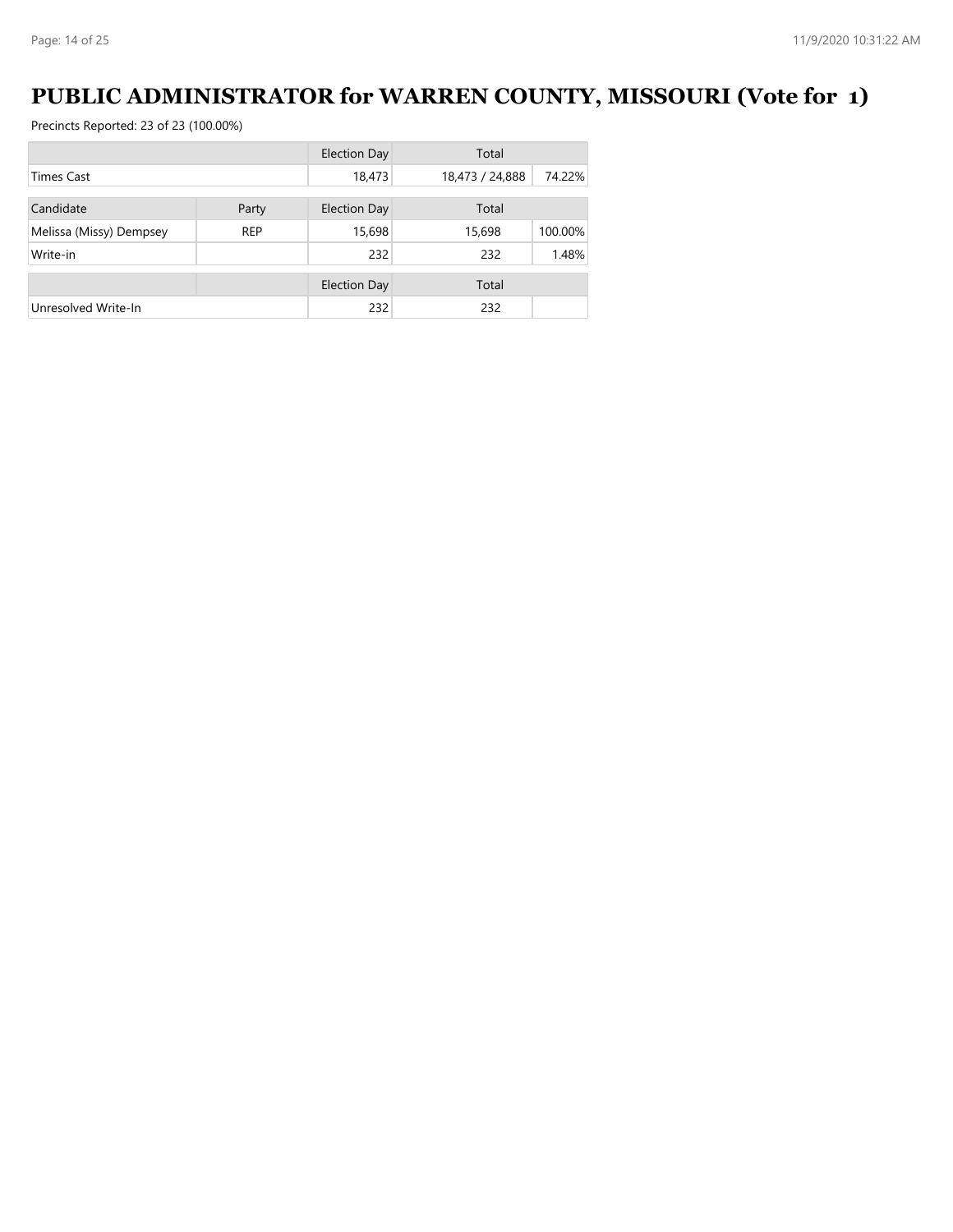# **CORONER for WARREN COUNTY, MISSOURI (Vote for 1)**

|                     |            | <b>Election Day</b> | Total           |         |
|---------------------|------------|---------------------|-----------------|---------|
| Times Cast          |            | 18,473              | 18,473 / 24,888 | 74.22%  |
| Candidate           | Party      | <b>Election Day</b> | Total           |         |
| Mark W. O'Neill     | <b>REP</b> | 15,574              | 15,574          | 100.00% |
| Write-in            |            | 171                 | 171             | 1.10%   |
|                     |            | <b>Election Day</b> | Total           |         |
| Unresolved Write-In |            | 171                 | 171             |         |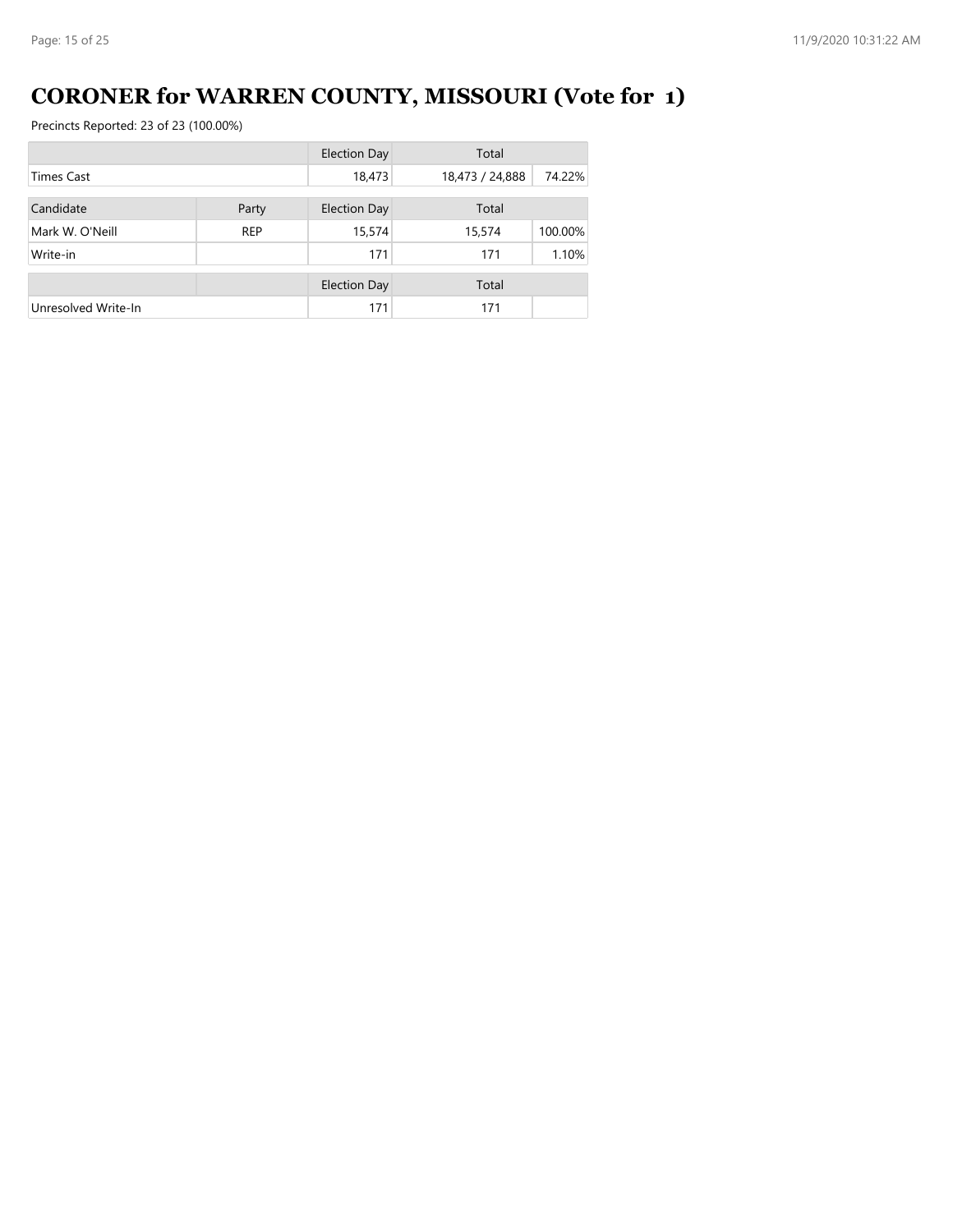# **SURVEYOR for WARREN COUNTY, MISSOURI (Vote for 1)**

|                     |            | <b>Election Day</b> | Total           |         |
|---------------------|------------|---------------------|-----------------|---------|
| <b>Times Cast</b>   |            | 18,473              | 18,473 / 24,888 | 74.22%  |
| Candidate           | Party      | <b>Election Day</b> | Total           |         |
| Robert L. Lewis     | <b>REP</b> | 15,413              | 15,413          | 100.00% |
| Write-in            |            | 186                 | 186             | 1.21%   |
|                     |            | <b>Election Day</b> | Total           |         |
| Unresolved Write-In |            | 186                 | 186             |         |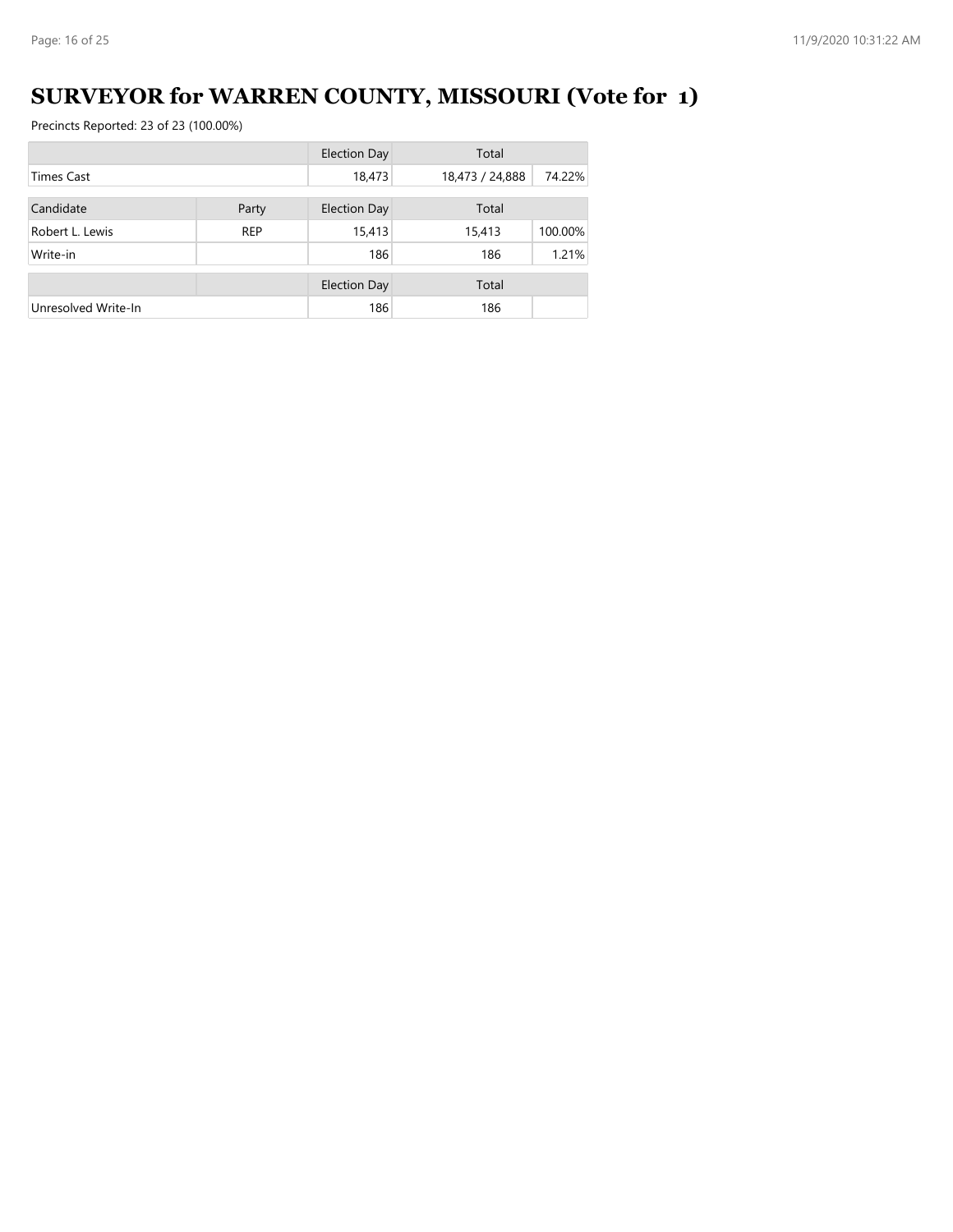# **CONSTITUTIONAL AMENDMENT NO. 1, MISSOURI (Vote for 1)**

|                     |       | <b>Election Day</b> | Total           |        |
|---------------------|-------|---------------------|-----------------|--------|
| <b>Times Cast</b>   |       | 18,476              | 18,476 / 24,888 | 74.24% |
| Candidate           | Party | <b>Election Day</b> | Total           |        |
| <b>YES</b>          |       | 7,456               | 7,456           | 42.68% |
| <b>NO</b>           |       | 10,012              | 10,012          | 57.32% |
|                     |       | <b>Election Day</b> | Total           |        |
| Unresolved Write-In |       | $\Omega$            | $\Omega$        |        |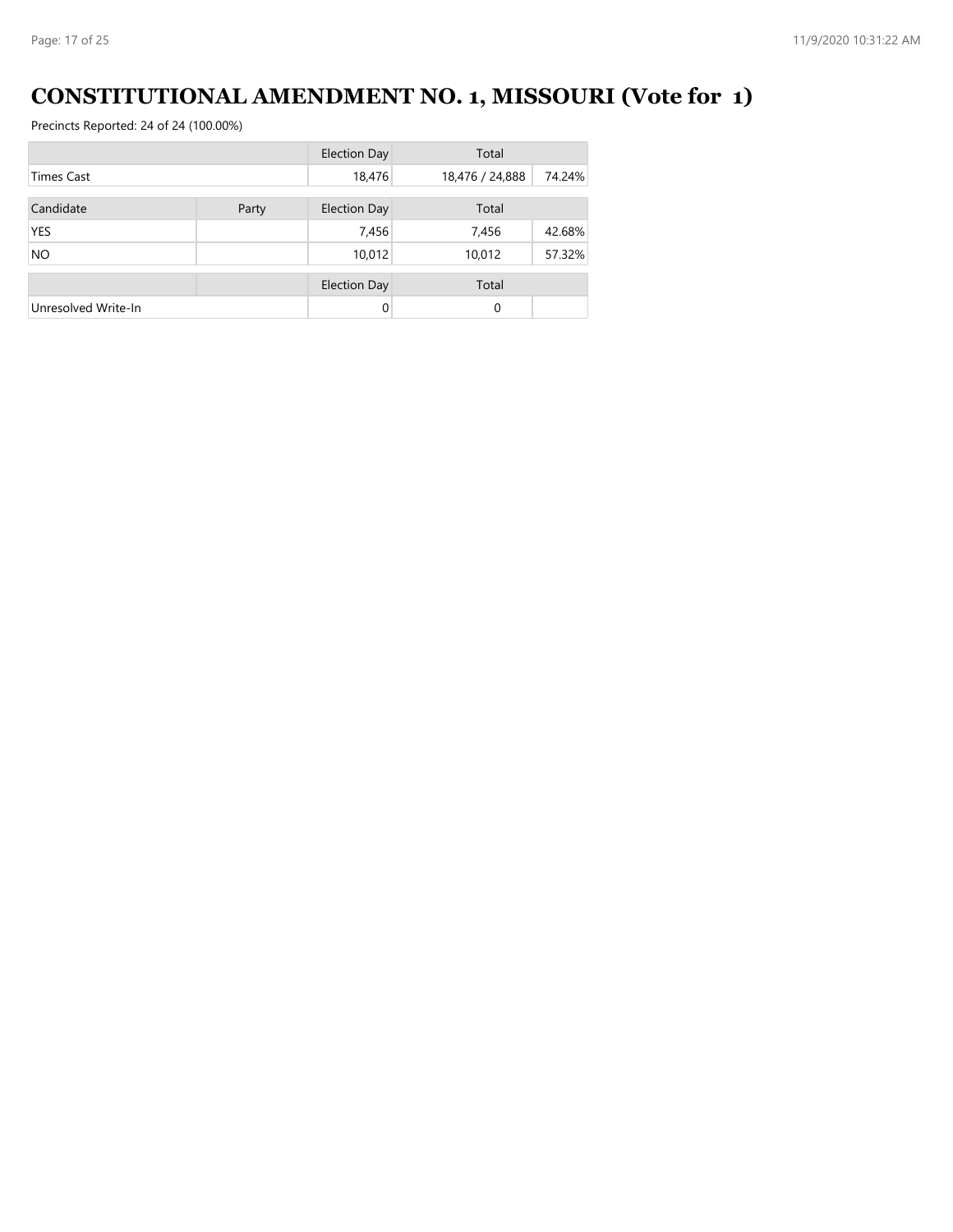# **CONSTITUTIONAL AMENDMENT NO. 3, MISSOURI (Vote for 1)**

|                     |       | <b>Election Day</b> | Total           |        |
|---------------------|-------|---------------------|-----------------|--------|
| <b>Times Cast</b>   |       | 18,476              | 18,476 / 24,888 | 74.24% |
| Candidate           | Party | <b>Election Day</b> | Total           |        |
|                     |       |                     |                 |        |
| <b>YES</b>          |       | 10,334              | 10,334          | 58.88% |
| <b>NO</b>           |       | 7,218               | 7,218           | 41.12% |
|                     |       | <b>Election Day</b> | Total           |        |
| Unresolved Write-In |       | $\Omega$            | $\Omega$        |        |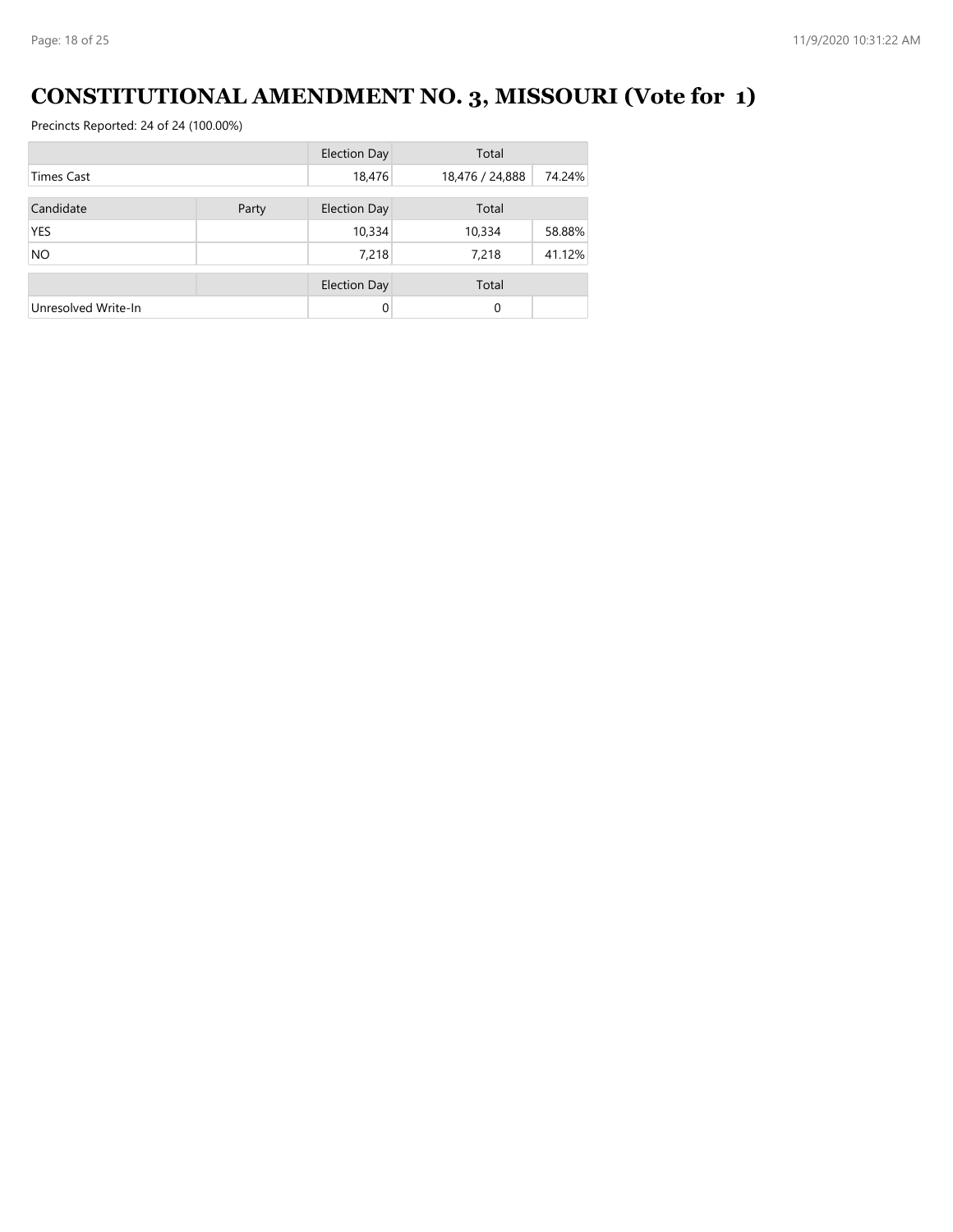#### **JUDGE(S) for MISSOURI SUPREME COURT, MISSOURI (BRECKENRIDGE) (Vote for 1)**

|                     |       | <b>Election Day</b> | Total           |        |
|---------------------|-------|---------------------|-----------------|--------|
| <b>Times Cast</b>   |       | 18,476              | 18,476 / 24,888 | 74.24% |
| Candidate           | Party | <b>Election Day</b> | Total           |        |
| <b>YES</b>          |       | 11,506              | 11,506          | 72.08% |
| <b>NO</b>           |       | 4,457               | 4,457           | 27.92% |
|                     |       | <b>Election Day</b> | Total           |        |
| Unresolved Write-In |       | $\Omega$            | $\Omega$        |        |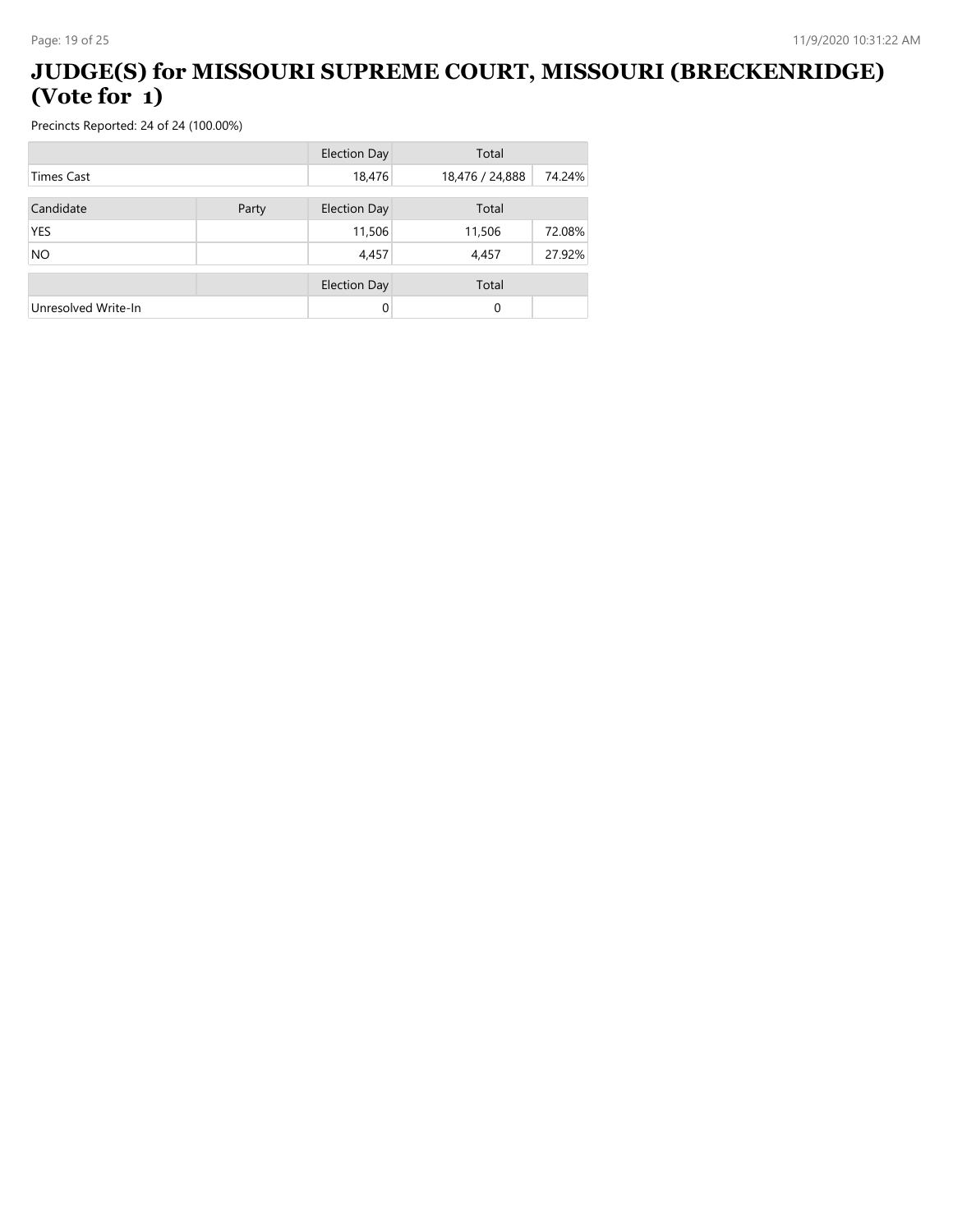### **JUDGE(S) for MISSOURI COURT OF APPEALS, EASTERN DISTRICT, MISSOURI (ODENWALD) (Vote for 1)**

|                     |       | <b>Election Day</b> | Total           |        |
|---------------------|-------|---------------------|-----------------|--------|
| <b>Times Cast</b>   |       | 18,473              | 18,473 / 24,888 | 74.22% |
| Candidate           | Party | <b>Election Day</b> | Total           |        |
| <b>YES</b>          |       | 11,302              | 11,302          | 71.53% |
| <b>NO</b>           |       | 4,499               | 4,499           | 28.47% |
|                     |       | <b>Election Day</b> | Total           |        |
| Unresolved Write-In |       | $\Omega$            | 0               |        |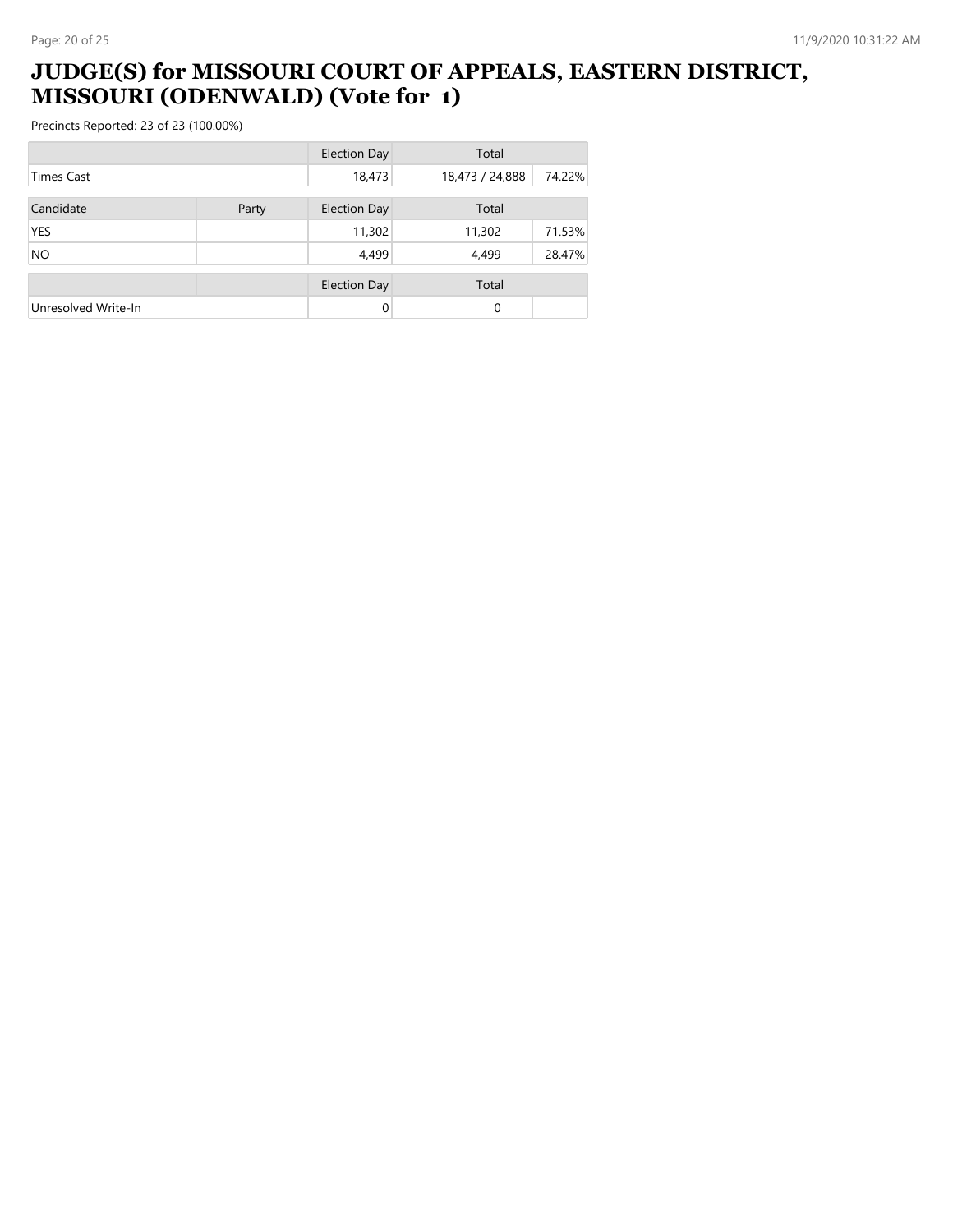### **JUDGE(S) for MISSOURI COURT OF APPEALS, EASTERN DISTRICT, MISSOURI (RANSOM) (Vote for 1)**

|                     |       | <b>Election Day</b> | Total           |        |
|---------------------|-------|---------------------|-----------------|--------|
| <b>Times Cast</b>   |       | 18,473              | 18,473 / 24,888 | 74.22% |
| Candidate           | Party | <b>Election Day</b> | Total           |        |
| <b>YES</b>          |       | 11,418              | 11,418          | 72.32% |
| <b>NO</b>           |       | 4,371               | 4,371           | 27.68% |
|                     |       | <b>Election Day</b> | Total           |        |
| Unresolved Write-In |       | $\Omega$            | 0               |        |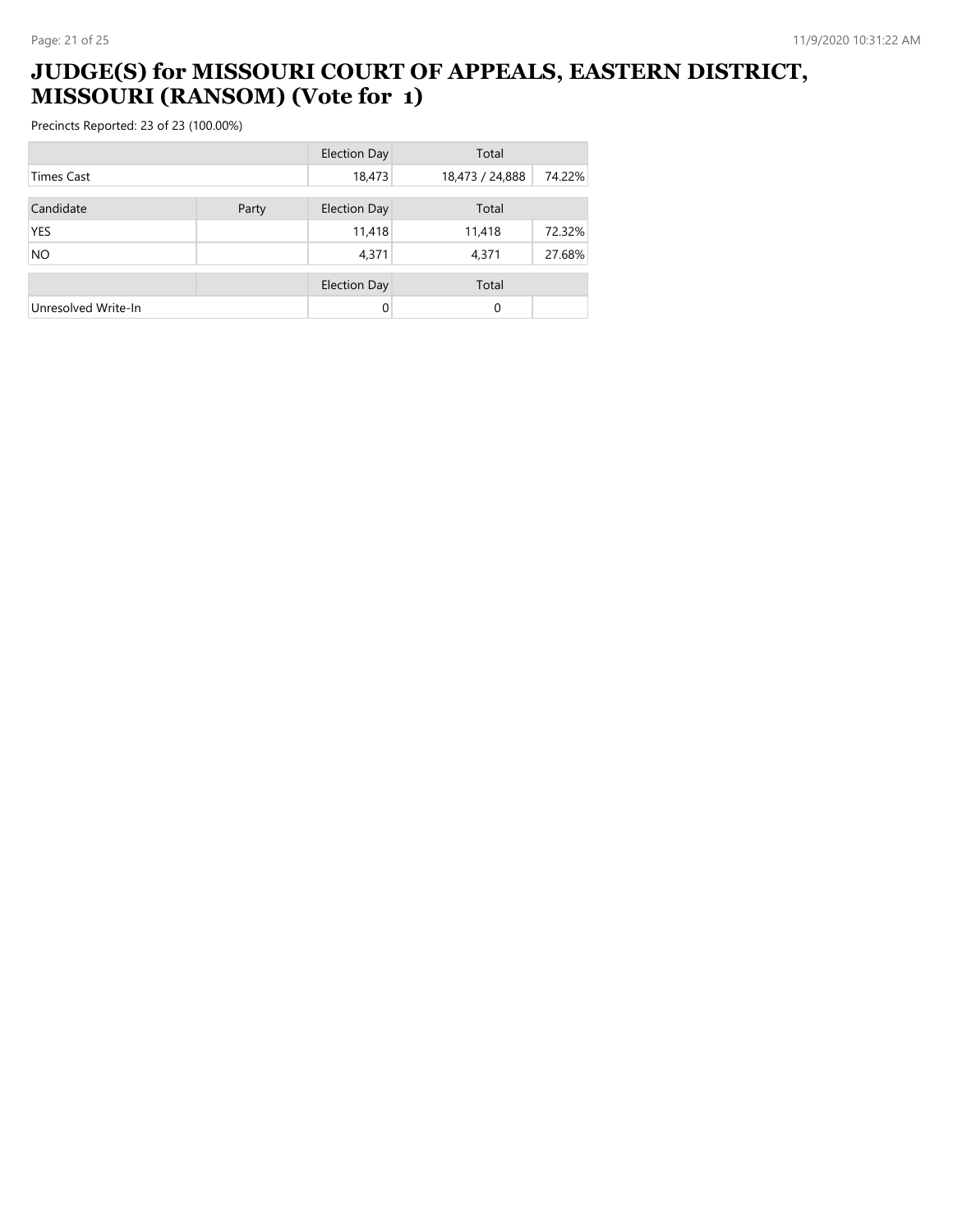#### **FIRE QUESTION for NEW MELLE FIRE PROTECTION DISTRICT, MISSOURI (Vote for 1)**

|                     |       | <b>Election Day</b> | Total     |        |
|---------------------|-------|---------------------|-----------|--------|
| <b>Times Cast</b>   |       | 706                 | 706 / 878 | 80.41% |
| Candidate           | Party | <b>Election Day</b> | Total     |        |
| <b>YES</b>          |       | 558                 | 558       | 81.34% |
| <b>NO</b>           |       | 128                 | 128       | 18.66% |
|                     |       | <b>Election Day</b> | Total     |        |
| Unresolved Write-In |       | $\Omega$            | 0         |        |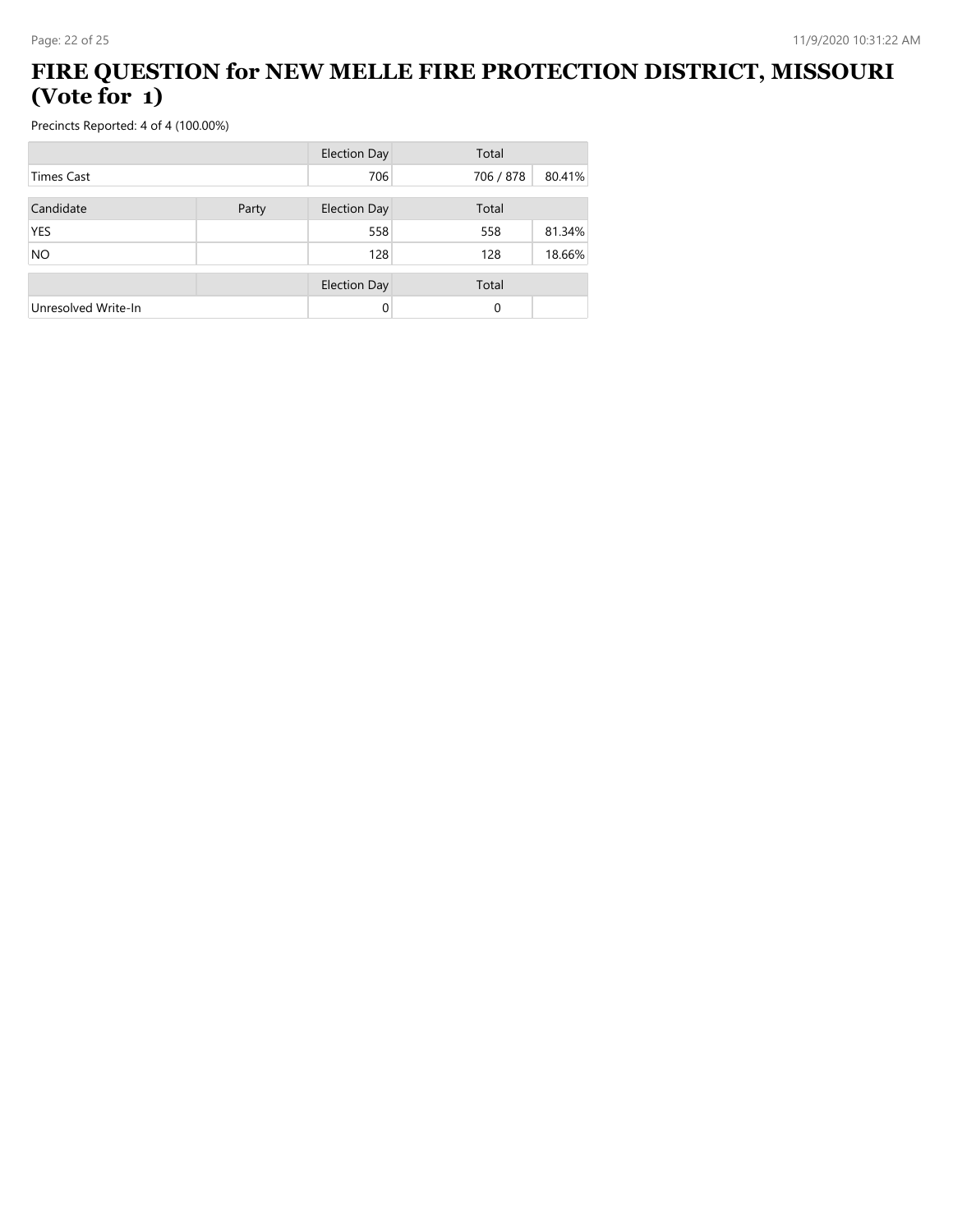#### **FIRE QUESTION for HAWK POINT FIRE PROTECTION DISTRICT, MISSOURI (Vote for 1)**

|                     |       | <b>Election Day</b> | Total  |        |
|---------------------|-------|---------------------|--------|--------|
| <b>Times Cast</b>   |       | 89                  | 89/113 | 78.76% |
| Candidate           | Party | <b>Election Day</b> | Total  |        |
| YES                 |       | 54                  | 54     | 62.07% |
| <b>NO</b>           |       | 33                  | 33     | 37.93% |
|                     |       | <b>Election Day</b> | Total  |        |
| Unresolved Write-In |       | 0                   | 0      |        |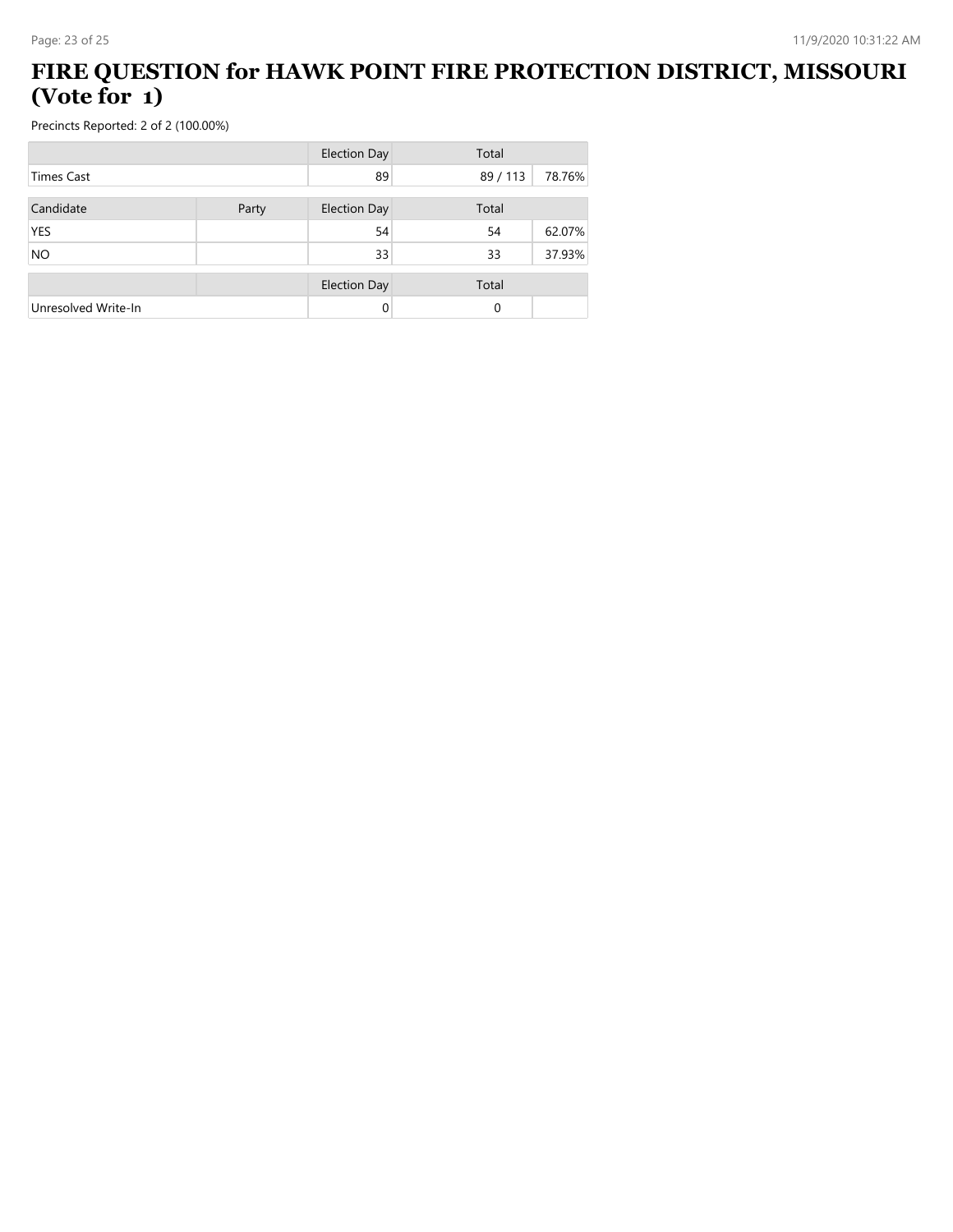#### **FIRE QUESTION for WARRENTON FIRE PROTECTION DISTRICT, MISSOURI (Vote for 1)**

|                     |       | <b>Election Day</b> | Total          |        |
|---------------------|-------|---------------------|----------------|--------|
| <b>Times Cast</b>   |       | 8,398               | 8,398 / 11,693 | 71.82% |
| Candidate           | Party | <b>Election Day</b> | Total          |        |
| <b>YES</b>          |       | 3,520               | 3,520          | 43.12% |
| <b>NO</b>           |       | 4,644               | 4,644          | 56.88% |
|                     |       | <b>Election Day</b> | Total          |        |
| Unresolved Write-In |       | $\Omega$            | 0              |        |